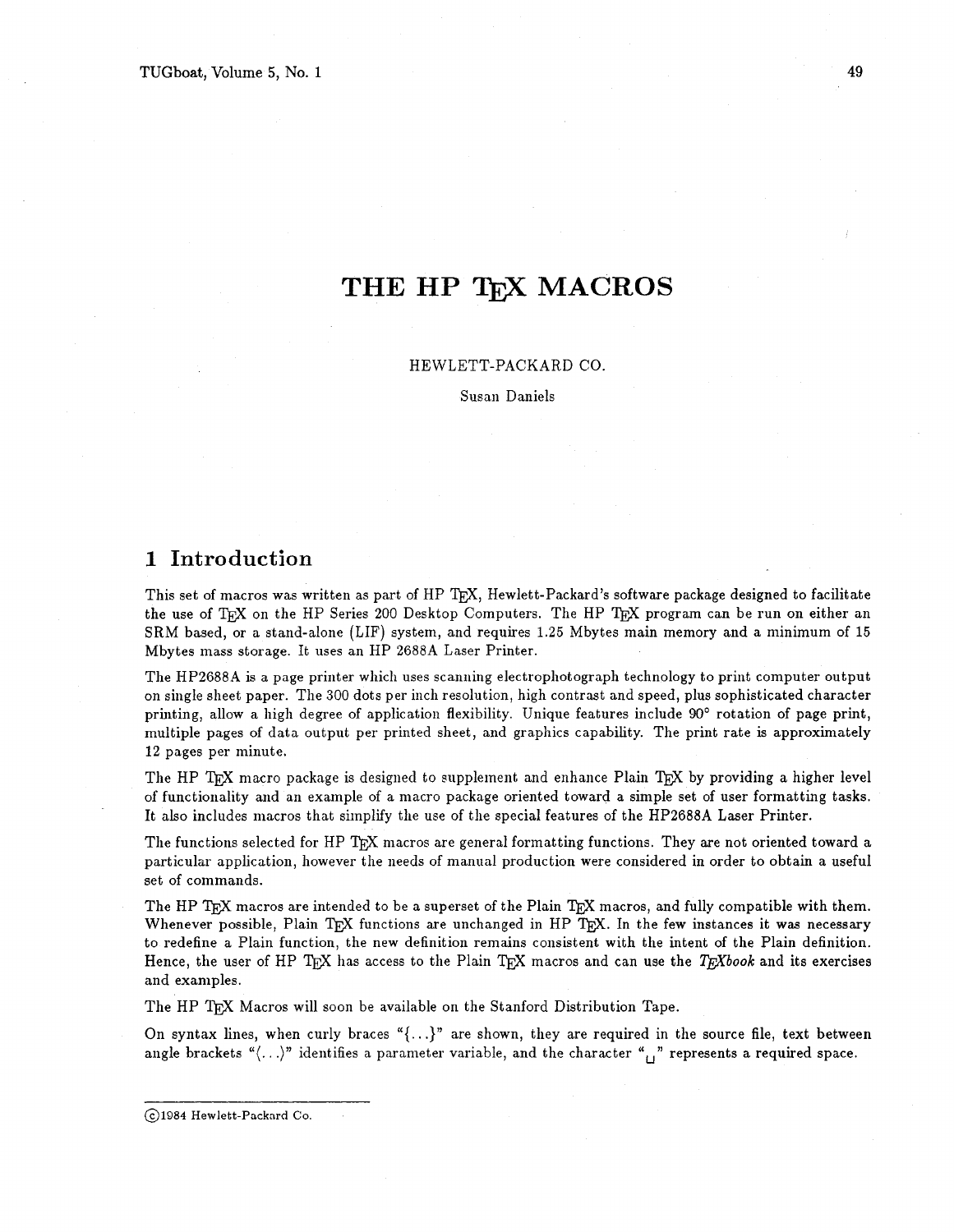**Page 2 HP** W

# **2 Document Formatting Macros**

The following IIP TFX commands control the basic style and formatting of a document:

# **2.1 Page Layout**

The HP T<sub>F</sub>X defaults for page layout are the same as they are in the T<sub>F</sub>X program. That is, all margins are set to approximately one inch from the edges. (Plain T<sub>F</sub>X sets \vsize=8.9in and \hsize=6.5in.) Headings and footings are printed outside those margins.

The following macros affect the running head and the footing of each page. The heading and footing lists are expanded during the output routine so the TFX commands \firstmark, \topmark and \botmark are compatible here.

**\centerheading{(liorizontal** list)) **\leftheading{(horizontal** list)) **\rightheading{(horizontal** list)) **\outsideheading{(horizontaI** list)) **\insideheading{(horizontal** list))

These macros accept text which is to be placed at the top of every page. The first three macros place the argument in the center, left, or right of the page respectively. \outsideheading and \insideheading, if specified, override the left and right headings. On odd pages, the inside heading will appear on the left, outside on the right. Even pages are the opposite. (This feature is helpful when the output is to be used as two-sided copy.)

 $\centrangle$  \centerf ooting { (horizontal list) } \lef tf ooting{(horizontal list))  $\right\{\langle horizontal \; list \rangle\}$ \outsidefooting{(horizontal list)} \insidef ooting{(horizontal list))

These are like the above commands, only they are for footings at the bottom of each page. For example, if page numbers are desired in the left side of the bottom of each page, type: \leftfooting{\folio)

\outsidef ooting and \insidefooting will produce similar results as \outsideheading and \insideheading (see above). The default in HP TRX is \centerf ooting {\folio}. This produces page numbers at the center of the bottom of each page.

# \noheading

\nof ooting

These macros turn off headings or footings for the current and all successive pages until the \reswnef ooting or \resumeheading command is used.

# **\suspendheading(integer)**

\suspendf oot ing(integer)

These macros suspend headings or footings for the specified number of pages or until the use of a \resumeheading or \reswnef ooting.

## \resumeheading

\resumef ooting

These macros undo the effects of the \suspendheading, \noheading, \suspendfooting and \nofooting macros above.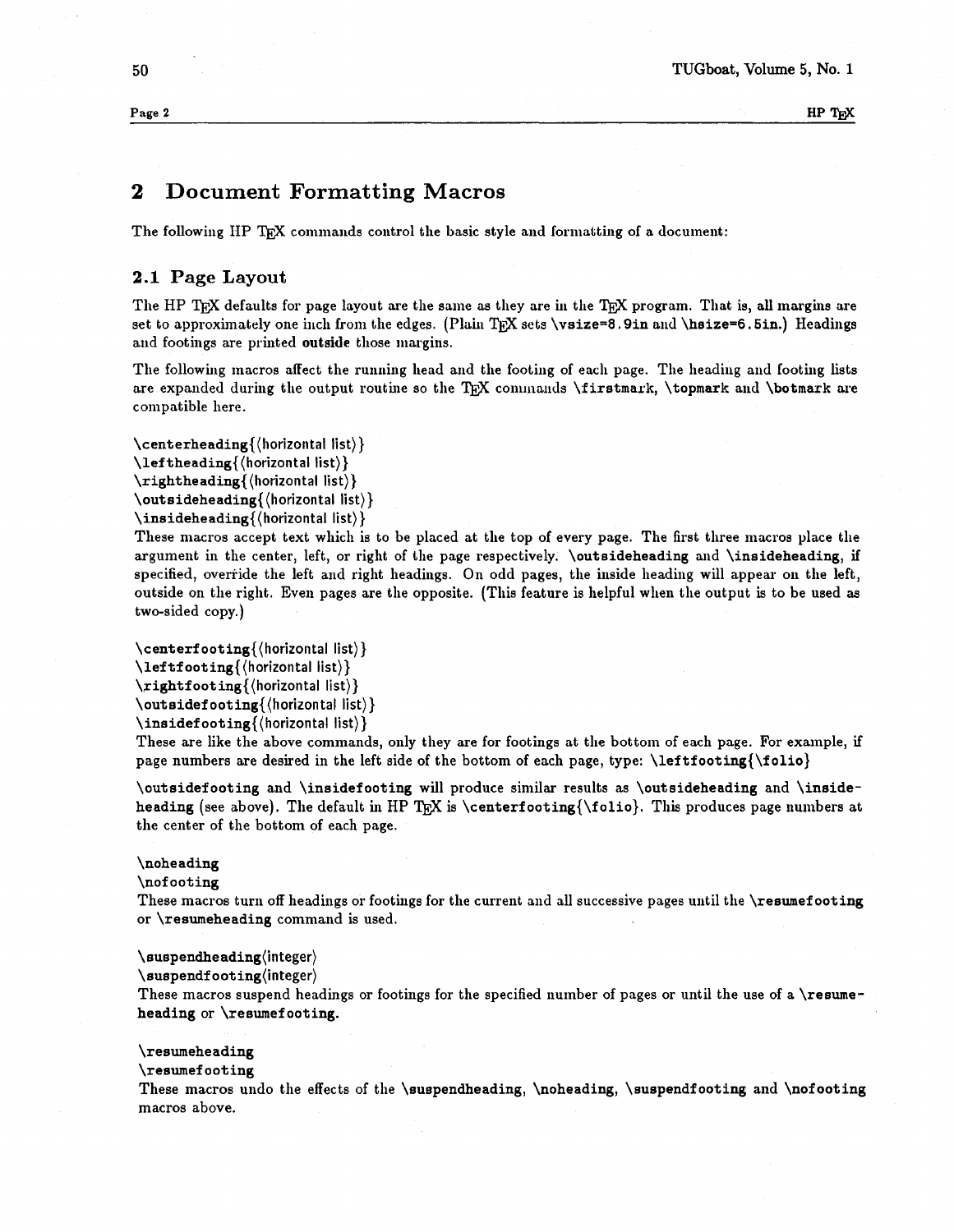**Macros Page 3** 

# **2.2 Paging**

#### \newpage

This macro forces a page eject if not on a new page.<sup>1</sup>

#### \oddpage

This macro causes a page eject, and if the current page is an odd-numbered page, leaves an extra blank page so that the following text is guaranteed to begin on an odd-numbered page.

#### \evenpage

This macro is similar to oddpage, but the following text will appear on an even rather than an odd numbered Page.

The Plain TFX command, \pageno will set the current page number to the specified page number. (See "Some Useful TFX Commands" in Chapter 2 of this manual.)

# **2.3 Paragraph Style**

As TFX accepts text from the input file, the text is formatted into paragraphs. The following commands can be used to control the shape of the paragraplis.

#### \inset=(dimension)

Specifies a general amount of indentation to be used with itemized lists, notes, warnings and indent blocks. Default is 0.5 inch.

#### \start {indent}

#### **\f** inish(indent },

These commands are used to indent the left margin by the inset dimension. The right margin is unaffected by this block.

#### **\indentspace=(dimension)**

This command assigns the indentation value for the first line of all succeeding paragraphs when \indentstyle is in,effect. The default, **ig** 20 points.

#### $\in$

This causes the first line of each paragraph to be indented (the amount of the indentation is assigned by the **\indentspace**,command). This is the default paragraph style.

#### \noindentstyle

This causes the paragraphs to be formatted with no indentation. The nominal spacing between paragraphs is 5 points greater without indentation than when \indentstyle is being used.

# $-$  NOTE  $-$

Spacing between paragraphs can be user specified by using the \parskip command.

<sup>&</sup>lt;sup>1</sup> If \newpage, \oddpage, or \evenpage occur at the bottom of a full page, they will cause an extra page eject. If this happens, insert an \eject just before the page command.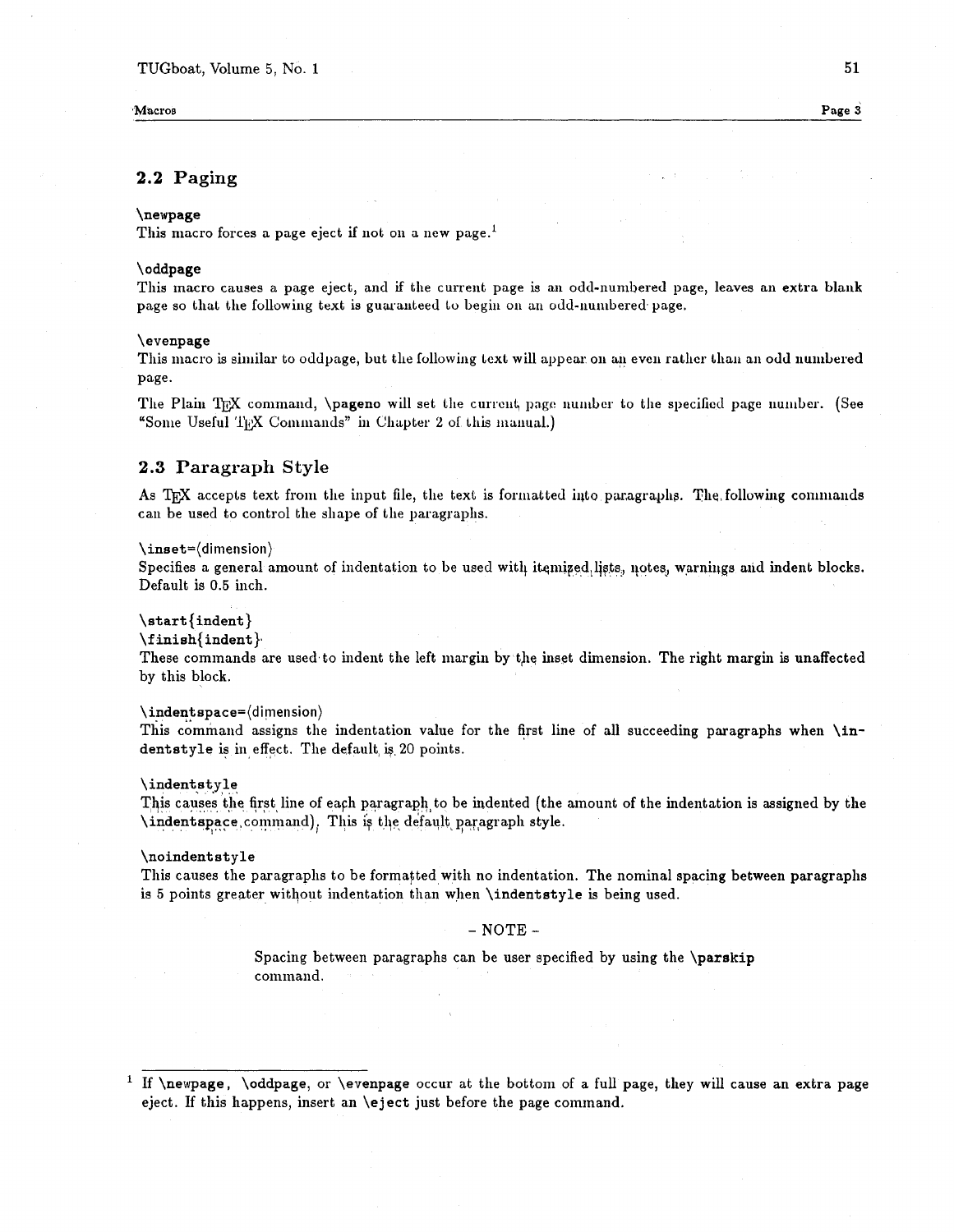HP TEX

# **2.4 Itemized and Bulleted Lists**

The followihg macros are aids in producing lists. The various list commands cause indentation at various levels and use various tokens (numbers, letters, dots, dashes, **etc.)** to the lelt of the first line of the listed item to set off the list entry.

\numbereditems \lettereditems \Lettereditems \romanitems \Romanitems \ squaredit ems \dotteditems \dasheditems These macros initialize the tag allocation macro \itemtag. Default is \numbereditems.

\nunberedsubitems \letteredaubitems \Letteredsubitems \romansubitems \Romansubitems \squaredsubitems \dottedsubitema \dashedsubitems These macros initialize the tag allocation macro \subitemtag. Default is \letteredsubitems.

#### \itemtag

This macro causes a number, letter, roman numeral, square, dot or dash to be printed as the item specifier depending upon what initialization has taken place (see above).

#### \subitemtag

Similar to  $\iota$  temtag but pertains to subitems.

#### \square

This macro prints a .4em-by-.4em square  $( \blacksquare )$ . This macro can be used at any time a horizontal list is being built (such as the middle of a paragraph), but it is particularly useful as the argument for the \itemlist macro. (This command produces the same symbol as T<sub>E</sub>X's \bull command.)

#### \dott

This macro prints a solid round dot (  $\bullet$  ). (Same as Plain T<sub>E</sub>X's \$\bullet\$.)

#### \emdash

Sets a horizontal rule one "em" long  $(-)$ .

#### $\left\{\left(\text{horizontal list}\right)\right\}$

This macro introduces an item of a list by indenting both left and right margins by the (dimension) specified in the last \inset command. The (horizontal list) is inserted within braces to specify the token which is to set off the text. **If** the token has already been specified (using \dotteditema, \Romanitems, **etc.),** or the default \numbereditems is acceptable, then the command \itemtag can be inserted here. The text of the item follows. (The text does not need to be enclosed within braces.) Indentation continues only for the duration of one paragraph (if more than one paragraph is desired in an item,  $\iota$ tempar should be used). The use of  $\tilde{\iota}$  itemlist resets the subitem tag.

Page 4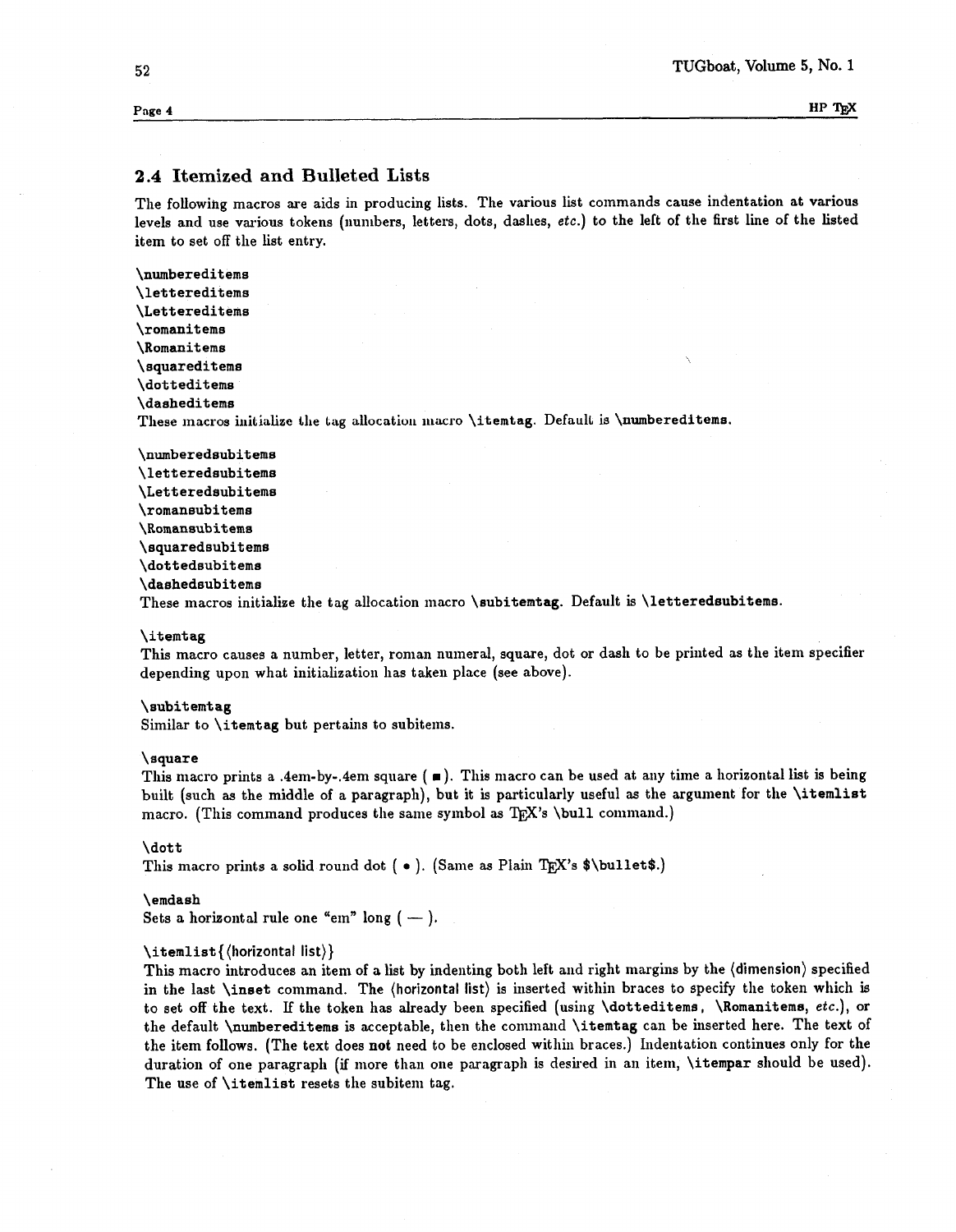#### **Macros Page 5**

# \subitem{(horizontaI list))

This macro is sirnilar to \itemlist, but the indentations are twice **as** large as for \itemlist. This can be used to indicate a second level of list. (See \itemlist for contents of the (horizontal list).

#### \it empar

#### \subitempar

These macros are used to start new paragraphs within an item or subitem respectively.

#### \enditems

This commands properly ends an itemized list by resetting the item counter and appending  $\beta$ igskip glue.

#### \itm

Similar to \itemlist{\itemtag} except that a period is appended to the tag if it is a letter, number or roman numeral. With this command, the item tag must be specified ahead of time using the command  $\dototteditems, \lettereditems, etc., unless the default (<\nnumbereditems) is acceptable. Again, \itm$ will not accept any (horizontal list) as an item tag specifier.

#### \sitm

Similar to \itm but pertains to subitems. Like \itm, \sitm will not accept any (horizontal list) as a subitem tag specifier. The subitem tag must be specified beforehand, unless the default (\letteredsubitems) is accept able.

#### $-$  NOTE  $-$

If you enter a local block structure prior to setting an itemized list, and want to exit that structure immediately after your last item, then you must first be sure that you are in **vertical mode**. Otherwise, the last item may not be indented properly.

Three ways to accomplish this are by using  $\end{times}$ ,  $\vskip.06cm\text{vskip}$ , or  $\parcript{\text{par}.$ 

# **2.5 Line Specifier Macros**

The content of individual lines can be controlled, and they can be centered or justified using the following commands.

#### \centerline{(horizontal list))

This takes the text within the brackets and centers it between the margins. The line does not count as a paragraph, so the normal interparagraph space is not inserted above the line. If this command follows a paragraph, it is usually appropriate to precede it with a  $\varepsilon$ . This command has been redefined from Plain T<sub>R</sub>X in that it uses the HP macro \lline (described below), so \leftskip and \rightskip values are taken into account.

#### \lline{(horizontal list))

This is very similar to the plain  $T_{FX}$  \line command in that it creates a horizontal box that is the width of the current \hsize, except that \lline takes into account the values of \leftskip and \rightskip if they have been specified. In other words \lline stays within the current margins. The (horizontal list) is the contents of the horizontal box.

#### \leftline{(horizontal list))

This left justifies the contents of the (horizontal list). The comments about vertical spacing above apply here, also. This command has also been redefined to use \lline (see \centerline, above).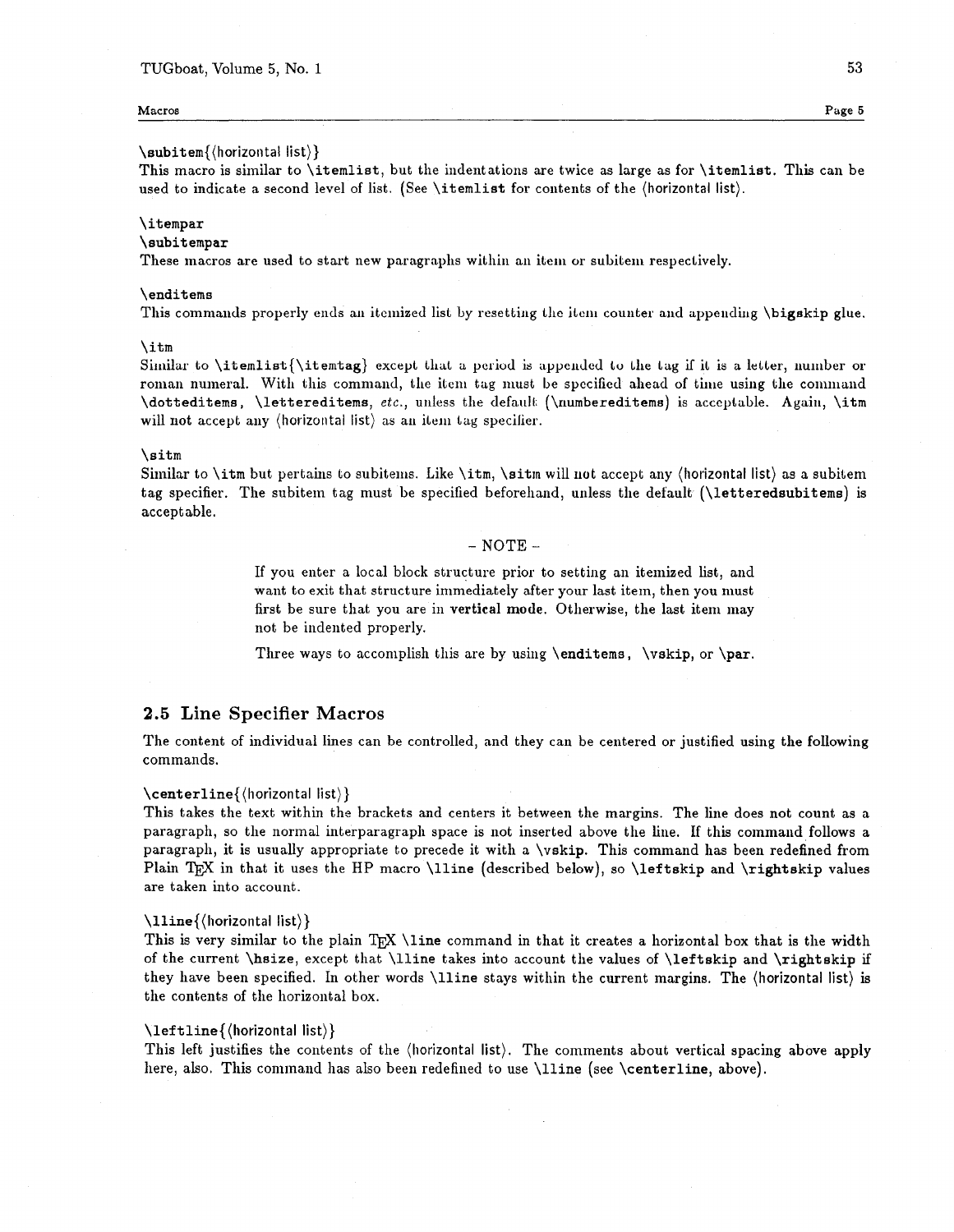# **Page 6 HP T<sub>E</sub>X**

#### $\triangleright$ **rightline**{ $\langle$ horizontal list $\rangle$ }

This right justifies the contents of the (horizontal list). The comments about vertical spacing above apply here, also. This command has also been redefined to use \lline (see \centerline, above).

#### \raggedright

The  $\ra{regedright}$  macro causes paragraphs to be formatted in such a way that they are not necessarily justified on the right margin. This command has also been redefined from Plain TFX in that  $\right\tau$  is the state values are preserved.

#### \justify

This macro has the opposite effect of the \raggedright macro and causes the text to be right justified (\justify is the default in IIP **TEXJ.** 

#### **2.6 Boxes**

\boxline=(dimension)

This macro assigns the width of the lines used for boxes. The default boxline dimension is 0.01332 inch.

#### \boxspace=(dimension)

This macro assigns the width of the space between a boxed item and the line of the box. The default width in HP  $Tr X$  is 5 points.

### \boxit{(horizontal list))

This macro encloses the argument in a box. If encountered while making a line of text, the box's bottom line will be along the baseline of the text. The (horizontal list) may contain multiple lines separated by  $\c{rr}$ to be centered within the box. Note that each line is then treated as a group, so font changes, etc., on one Noximum e- (unressions)<br>
(boxxime dimension)<br>
(boxxime dimension)<br>
(boxxime dimension)<br>
This macro assigns the width of the space between a boxed item and the line of the box. The default width<br>
in HP T<sub>E</sub>X is 5 points.<br>

like this. above the line, If you desire that the text not be raised above the baseline, use the  $\text{textbox}$ command (described below).

# \textbox{\horizontal list}}<br>m:

This command causes a box to be placed around the (horizontal list), without altering the text, like this. A textbox cannot be broken from one line of text to another.

#### \centerbox{(horizontal list))

This macro centers a box horizontally on the page and inserts space above and below. Multiple lines can be specified using  $\cr$  (see \boxit description). A \centerbox within a \centerbox will not work, but \boxit inside \cent erbox will.

# **2.7 Notes and Warnings**

Two other text structures available with the HP TFX macro package are notes and warnings.

#### \start{note)

**\f** inish{note)

A note is inset twice the \inset dimension on both margins and set apart from the rest of the text by extra vertical space. If a note would otherwise start less than half an inch from the bottom of a page, a page eject is performed prior to the note. **\f** inish{note) signifies the end of the note.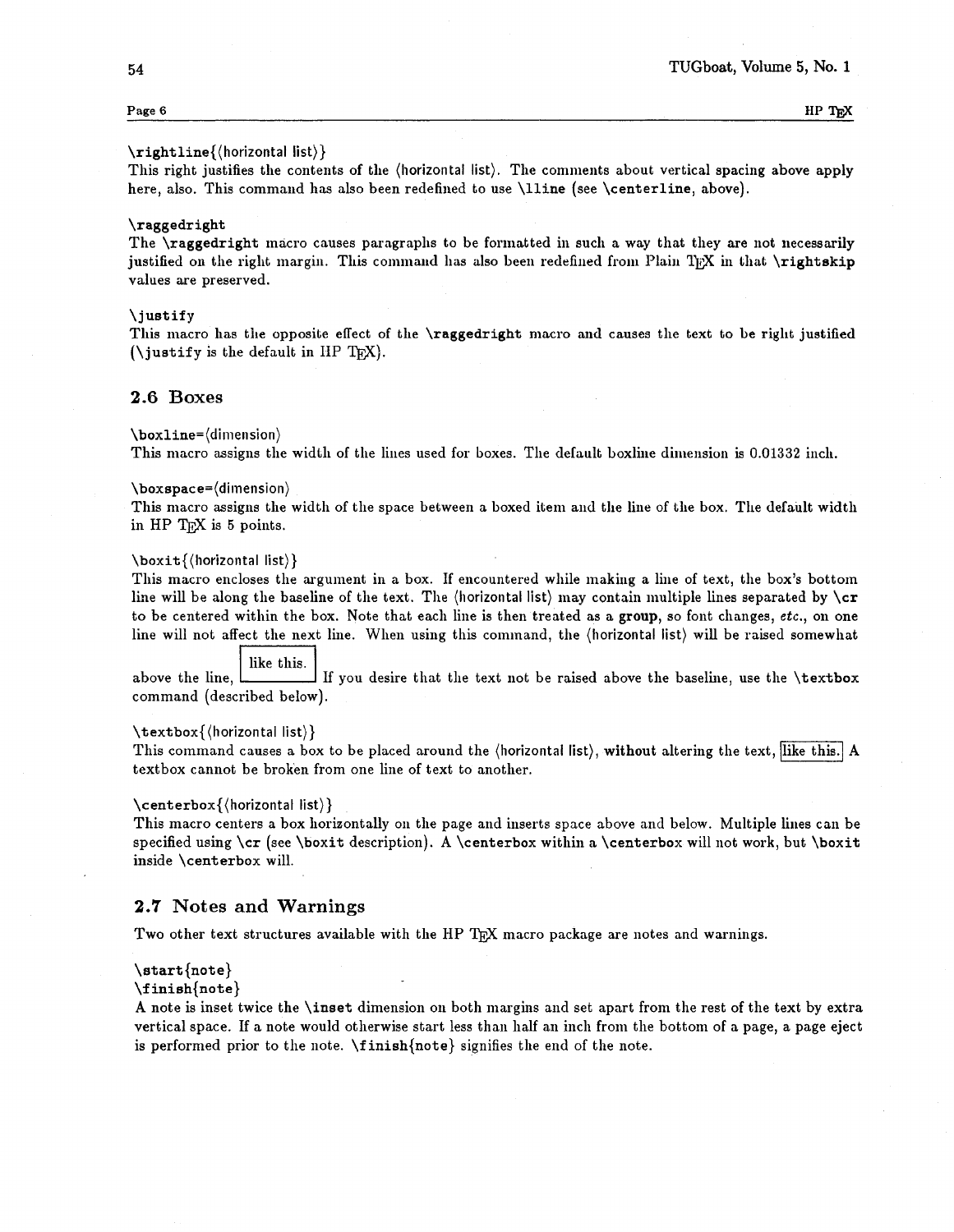#### **Macroa Page 7**

### $\text{start}$ {warning}

\f inish{warning)

A warning is similar to a note, except that is also set apart by horizontal rules above and below the text. \f inish{warning) signifies the end of the warning text.

# **2.8 Verbatim Mode**

Verbatim mode will cause text to be printed "as is," without any justification. Special characters in this mode are the backslash  $(\cdot)$  and the curly brackets  $(\cdot)$ ,  $(\cdot)$ . Most other characters can be used and will be printed verbatim.

Verbatim mode is intended for use with simple text which does *not* contain a large nunlber of control sequences. The reason for this restriction is that there are many characters (such as a space, a tilde, etc.) which take on different meanings in verbatim mode. Some of these may be imbedded within a control sequence and can cause problems when they are expanded.

You will usually want to select a "non-proportionally spaced" font (like "tt") for use in verbatim mode. The reason for this is that "proportional fonts" (like "rm") will cause the printed output to be aligned differently than what appears on the CRT during source file typing. Other non-proportional fonts available with the HP 2688A Laser Printer are Courier, Gothic, Pica, Script, Prestige and Line Printer.

#### - **NOTE** -

Although verbatim mode using non-proportional fonts will usually produce output that exactly matches what you see on the CRT, there is at least one exception to this. Long sequences of characters may be spaced slightly differently than a string of blank spaces of identical length . This is a result of the rounding anomalies that occur when TFX's ideal character sizes are converted to the printer's actual sizes.

#### \start (verbatim)

This macro causes the following text to be printed "verbatim" without any justification.

#### \f inish{verbat im)

This macro ends the verbatim mode described above.

## **2.9 Paragraph Levels**

These macros can be used to create paragraph headings of four different levels. The (horizontal list), and page number can be written to the file (jobname)\* to be used for a table of contents (the asterisk "\*" signifies the contents file).

The command \ctswrite(horizontal list) will automatically open a file and write the (horizontal list) and the page number to the file. The \contents command then uses the  $(jobname)*$  file to create the table of contents (refer to the \contents command description in this section).

#### \level(integer between **1** and 4){(horizontal list))

This is the command used to print a paragraph heading. Whatever format is specified using the commands listed below ( $\mathcal{I}$ irst levelhead,  $\mathcal{I}$  secondlevelhead, etc.) will be used. For example, the command used to set the paragraph heading of this section looked like this:

#### \level3{Paragraph Levels)

The \level command will automatically update the \levelno to print the paragraph head.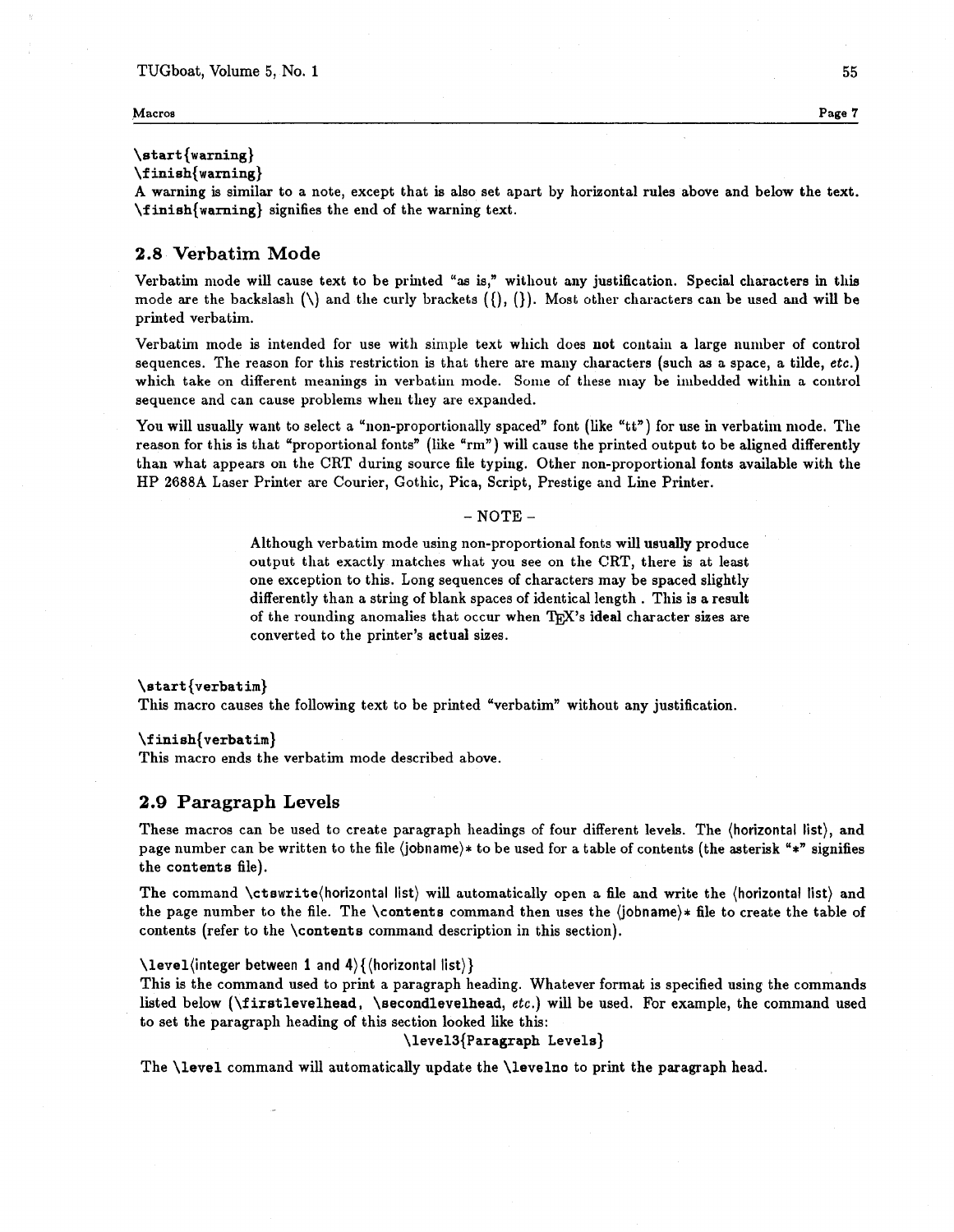**Page 8 HP 1<sup>b</sup><sub>E</sub>X** 

**\f irstlevelhead{(horizontal** list)) **\secondlevelhead{(horizontal** list)) **\thirdlevelhead{(horizontal list))** 

\f **ourthlevelhead{(horizontal** list))

These commands specify the tokens that are inserted to format each of the various head levels. They should be used when the default conditions of HP T<sub>F</sub>X, as described below, are not satisfactory. A control sequence \title is defined to be the (horizontal list) from the correspondiug \level command. For example, the command:

> \secondlevelhead{\need.75in\bigskip\leftline{\fourteenbf} \levelno\enspace\title}\medskip% \ctswrite{\hskip15pt\tenrm\title}}

would cause all second level paragraph heads lo be printed on a new page if less than **.75** inch remains on the current page. The title will be left justified in fourteen point boldface type. The level number is followed by an "enspace." "Bigskip" glue is inserted before the title with a "medskip" after. The \ctswrite command specifies how the level heading will be written in the table of contents, **as** described below.

Whenever you define a \firstlevelhead, \secondlevelhead, etc., command to specify the formatting of paragraph headings, you must also specify how it will be written in the table of contents (if you plan to create one). The command for doing this is \ctswrite. For example, the fourth level head was redefined from the HP TEX defaults in this document, and the contents writing command was used as follows:

**\ctswrite{\hskip4Spt\ninerm\t** itle}

This causes all fourth level headings in the table of contents to be inset **45** points and be written in nine-point roman type.

The default HP TFX paragraph level headings are formatted as follows: \level1 begins on a new page, prints the title in 14 point bold face type and down **1.5** inches from the top of the page. \level2 requires that at least **.75** inch remain on the page. If so, the title is printed with some vertical space above it, otherwise, it is set on the top of the next page. In any case, it is printed in 12 point boldface type. \level3 and \level4 are similar, but require less space to remain on the page and print the title in **10** point bold face and 10 point roman respectively.

The "levelhead" macros are local to their block structure. This provides a simple means to return to the HP T<sub>FX</sub> default levelhead style. All you would need to do is enclose the command and any text you want affected within braces. After the closing brace, TRX will return to the default format. Note that this should only be attempted for shorter blocks. Creating large blocks of several pages in length can cause TpX to run out of memory.

#### $-$  NOTE  $-$

If you need to change the font style or size within a level heading, you must specify the entire font name, (for example:  $\tent...$  not  $\tt \tt)$ .

#### \levelno

This macro can be used whenever the author desires the number of the heading to appear in the document. The number of the various levels of headings appear, separated by periods. For example, typing Section \levelno might result in: Section **1.2.7.1** if this was the first fourth-level heading of the seventh third-level section of the second... etc. Levels lower than the last modified level do not appear in  $\lambda$  evelno.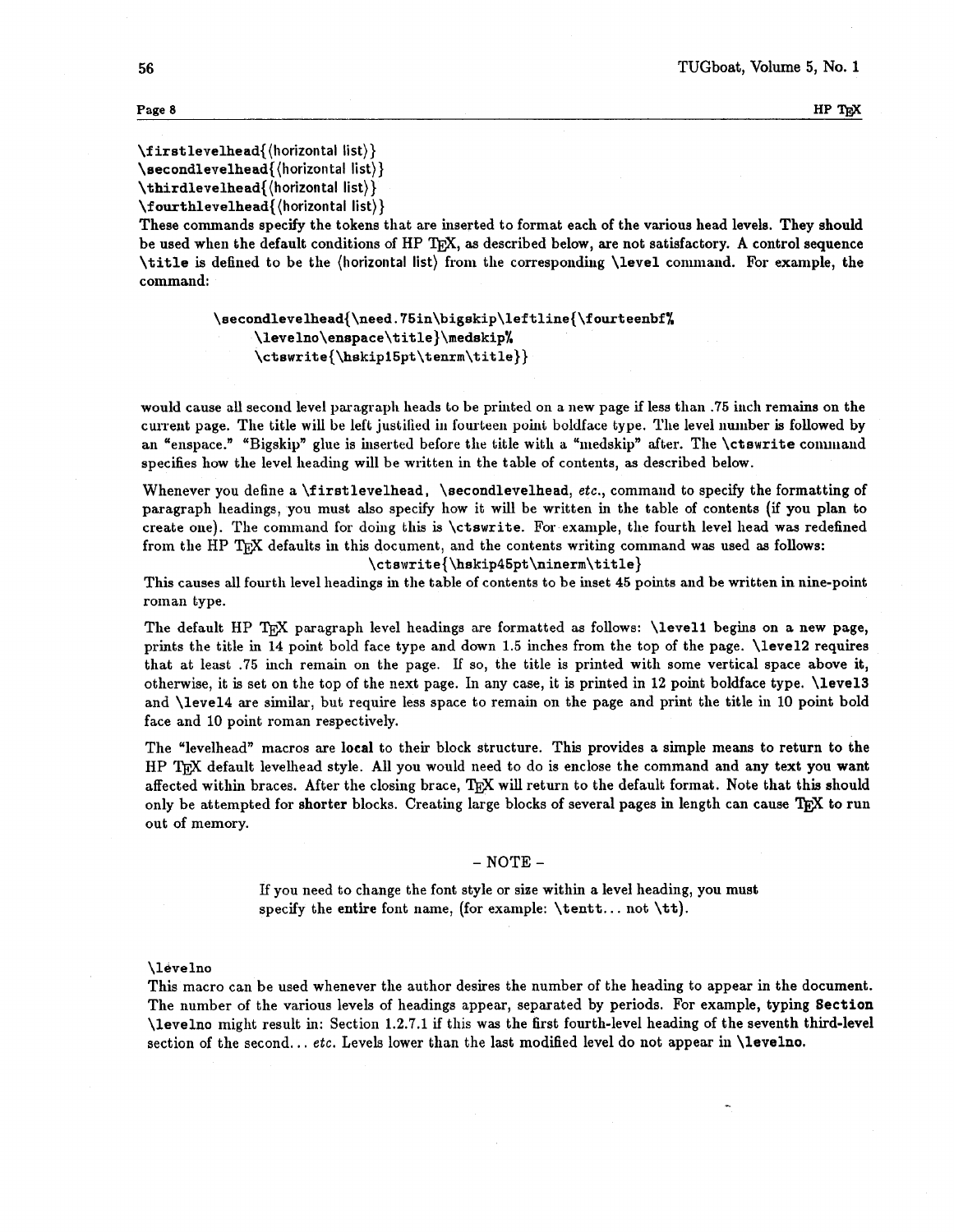#### **Macros Page 9**

#### \setlevelno{(integer) . (integer). . .(integer))

This macro can be used for presetting the one through four heading numbers. If you use this command before a \level connnand, then the counter will increment to the next number when the \level command is encountered. Therefore, you should preset to one number below the desired level. You cannot preset the level 2 counter without specifying the level 1, or the level 3 without level 1 and 2 and so on. (For example, you cannot specify \setlevelno{1. . . 4}, you must specify {1. (integer). (integer). 4}.)

#### \contents

This macro forces a page eject and produces a table of contents on the following pages as dictated by the previous heading macros. No vertical glue is inserted, so you may want to use a **\vfil command immediately** before \contents.

#### $\to$  \topof contents { (vertical list) }

 $\boldsymbol{\lambda}$  \botof contents { (vertical list) }

These macros specify a list to be placed above and below the table of contents. The (vertical list) may include logos, rules, etc. The table of contents is quite rigid, so a \vfill is appropriate in at least one (vertical list). Defaults in HP T<sub>IEX</sub> will format the table of contents as they appear in the beginning of this manual (with the exception of the headings).

#### - NOTE -

\topof contents and \botof contents must **both** be specified **before** the \contents command is used. (That is, you cannot specify \botofcontents after \contents, even though this seems logical.)

# **2.10 Multiple Columns**

The following macros control the number of columns on the page. Multiple column and single column text can be mixed on a page by using the following commands.

#### **\columnspace=(dimension)**

This command specifies the amount of space between columns on a page. This dimension should be assigned before entering multicolumn mode and should remain unchanged for the duration thereof. The default column space in HP T $\overline{K}X$  is 0.5 inch.

```
\start {twocolumns) 
\start {threecolumns)
```

```
\f inish{twocolumns)
```
**\f** inish{threecolumns) These four commands cause the text to be formatted into multiple columns. If a \balance, \newpage, \evenpage or \oddpage macro is encountered while in multicolumn mode, the columns are balanced on the page prior to the page eject. Exit from multicolumn mode causes the columns to be balanced as well. Unbalanced columns may be obtained by using \vfill \eject while in multicolumn mode. Balancing forces the top lines of each column to be lined up. The bottom lines are lined up as well unless \raggedbottom has been specified. Discardable items (such as glue, penalties, etc.) immediately following these commands will be ignored. (To prevent this, you may use  $\n\ell$  immediately after  $\finish\{ncolumns\}$ .)

#### \balance

This command causes the columns to become balanced. Discardable items (such as glue, penalties, etc.) immediately following these commands will be ignored. (To prevent this, you may use \null immediately after **\f** inish{ncolumns).)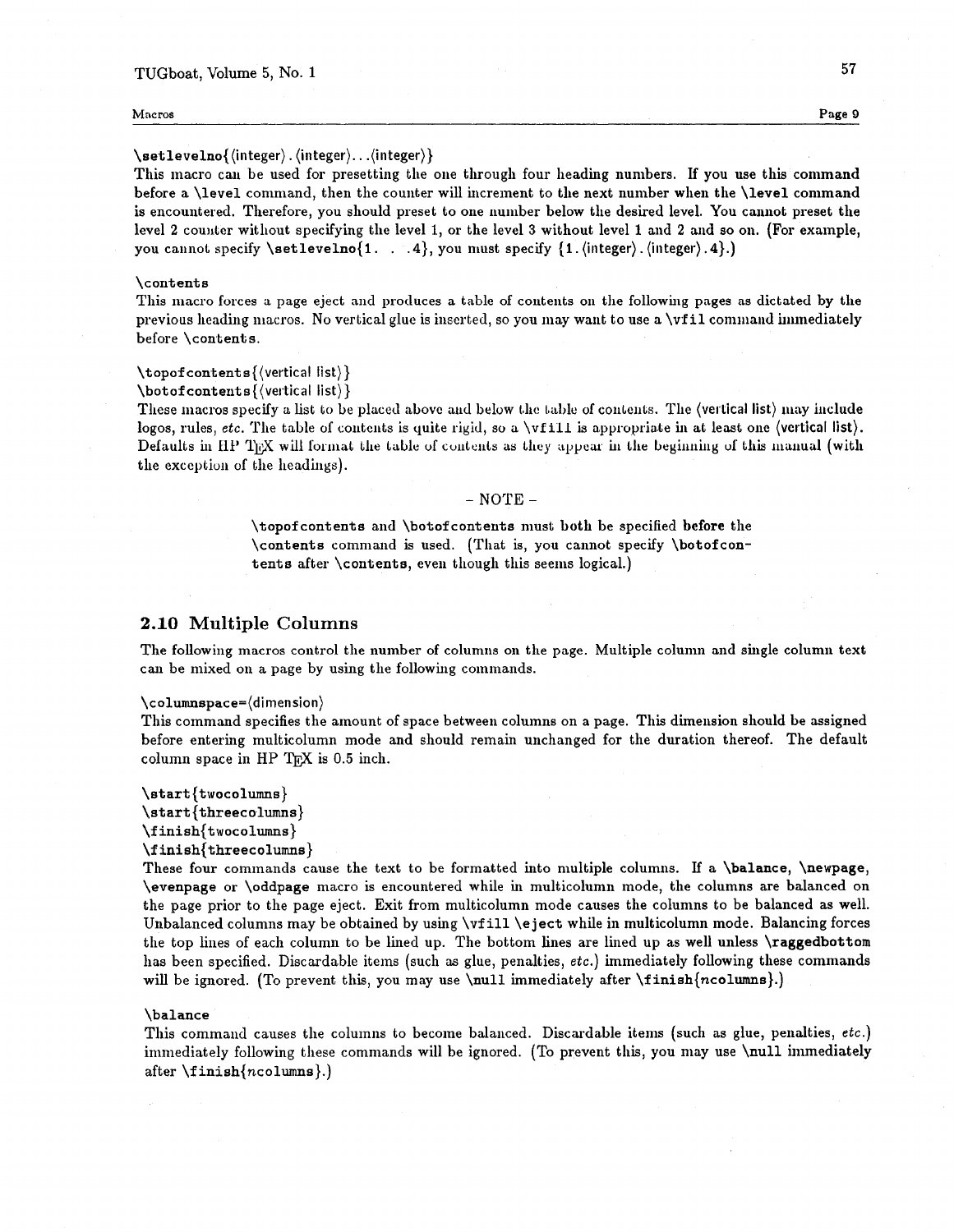### - NOTE -

When using multiple columns, you may find it helpful to use the plain TEX commands \tolerance and \hbadness (to increase the stretch and shrinkability of interword glue and decrease complaints regarding "underfull hboxes"). See The TEXbook for more information.

# **2.11 Tables**

The following macros are useful for setting tables. These macros are different from the plain  $TrX \hat{H}$ and **\valign** commands in that they format one row at a time. The table can be justified as a whole either left, right or centered. As long as the number of columns in each entry remains constant, the entire table appears justified. (Interesting figures, such as pyramids, hopscotch boards, etc., can be produced by changing the format and the number of columns in each entry.) Each column of the table has its own user specified width. Between each pair of columns is a vertical line (which can be easily made invisible). This vertical rule takes no space from any column so the rule width may be varied without altering the column dimensions. An entry may also be designed to span two or three columns. Horizontal bars are treated exactly the same as data entries. The macro \tbar can be used to produce such a bar.

#### \tableline=(dimension)

This parameter specifies the dimension of bars and rules in all subsequent entries. This parameter should remain unchanged throughout the entire table. Default value is 0.01332 inch.

 $-$  NOTE  $-$ 

There may be some occasion when printing a table that you get the error message,

"Printer error :

\*\*Could not process all the data, data lost."

The printer uses a variety of different length line segments to "build" a line. If the tableline specification you have chosen requires too many individual segments to make up the exact specification, it may cause this error. There are a few remedies available, as follows:

 $\text{I}$  you are using the default magnification (1.0), then try using the default tableline dimension (just leave out the \tableline command).

-If you are using a file magnification value other than 1.0, then alter your \tableline specification so that its value, when converted to dots (multiply length in inches **x** 300), is a power of 2 **(i.e.** 1, 2, 4, 8, 16, 32 or a multiple of any of these except 1).

#### \tablespace=(dimension)

This parameter specifies the minimum amount of space to be placed between the vertical rules and data entries in the table. Default in HP  $T_{\overline{p}}X$  is 5 points.

\tablef ormat((tab1e spec.) I (column spec.)(dimension) I. . .I (column spec.)(dimension))

This command specifies the table format. Note that a vertical bar (I) is required as a separator between specifications, but not at the beginning or end of the list (different than \tablerow or \tablebar).

(table spec.) can be any of  $\left| \right|$ ,  $\right|$  is altertine, or  $\centerdot$  column spec.) can be any of  $\left| \right|$ . line, \rightline, \centerline or \paragraph. Other options are allowed if you make them yourself; for example, if you type:

 $\def \mything#1{\line{\hspace{0.1cm} \hspace{0.1cm} \hspace{0.1cm} \hspace{0.1cm} \hspace{0.1cm} \hspace{0.1cm} }$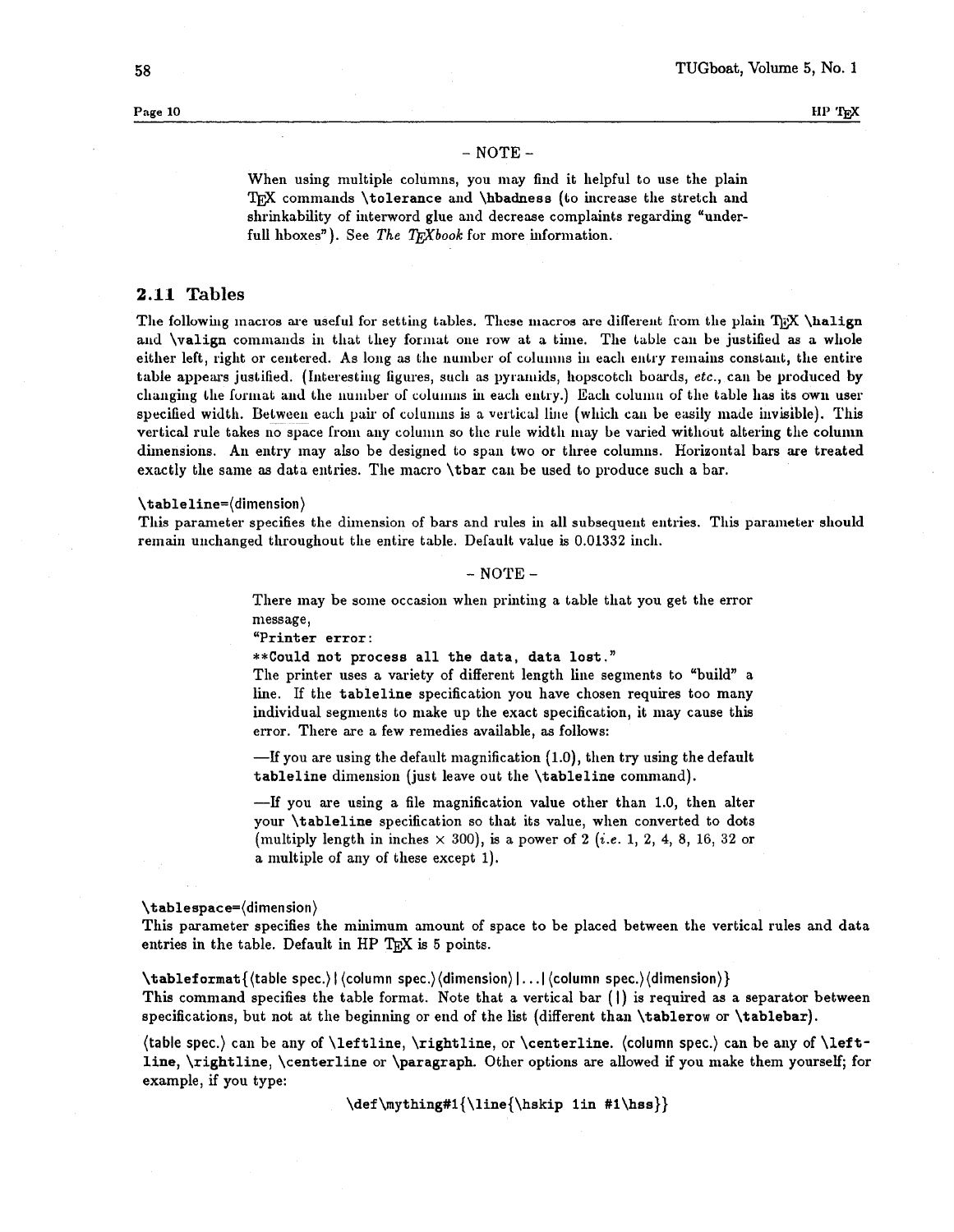4

then \mything would be a valid (table spec.) option that would print the table 1 inch from the left margin. The (column spec.) is always a single token (\leftline, \rightline, \centerline or \paragraph), and is followed by a dimension. The token specifies the standard justification of the column (\paragraph must be used if the column is to contain paragraphs), and the dimension specifies the absolute width of the column. Again, if you are not satisfied with the selection you can make your own—the rules are that the macro must consume one token (containing the text) and produce a box of width \hsize.

# $-$  NOTE  $-$

If the \paragraph column specificalion is used, \parskip must be **0** points (this is the default). Otherwise, the paragraph entiy will be raised or lowered by the current \parskip amount and the table will be out of alignment. **If** you are using \noindentstyle and have not resel \parskip, then inserting an \indentstyle command just prior to the table will return to the proper (0 points) parskip.

\tablerow{|(column list)|(column list)...|(column list)|}

 $\mathbf{label}[$ 

These commands are used to build tables. \tablerow should be used if the (column list) contains text, while \tablebar should be used for bars or other non-text entries. Horizontal bars are obtained by using either \vrule height (dimension) width (dimension) or \tbar as a (column list) (\tbar uses \tableline as the rule height). The following syntax holds true for both macros:

- $\bullet$  A vertical bar ( $\vert$ ) or a tilde ( $\prime$ ) must be present to indicate the beginning and end of each column, including the first and last entry (differs from \tableformat syntax).
- The vertical bars (|) may be replaced by tildes  $(\gamma)$  if a visible vertical bar in that position is not desired.
- If the first thing in a (column list) happens to be the control sequence  $\span{\langle \text{integer}\rangle}$ then the number of columns specified as (integer) are spanned by the entry (in this case a horizontal bar). The natural justification for the spanned entry will be that of the leftmost column spanned. (Note that span{(integer)) is **not** followed by a blank space as this can cause difficulties.)

#### $-$  NOTE  $-$

While building tables, if a \tablebar or \tablerow runs more than one line of text (on the CRT), it is good practice to use the percent sign **(X)**  at the end of each line. This will tell TFX to ignore anything else on that line and prevent possible problems with extra spaces being misinterpreted by TEX.

# **2.12 Fonts**

Only a few fonts are preloaded in HP TFX. These macros allow you to access a variety of font families, styles, and sizes.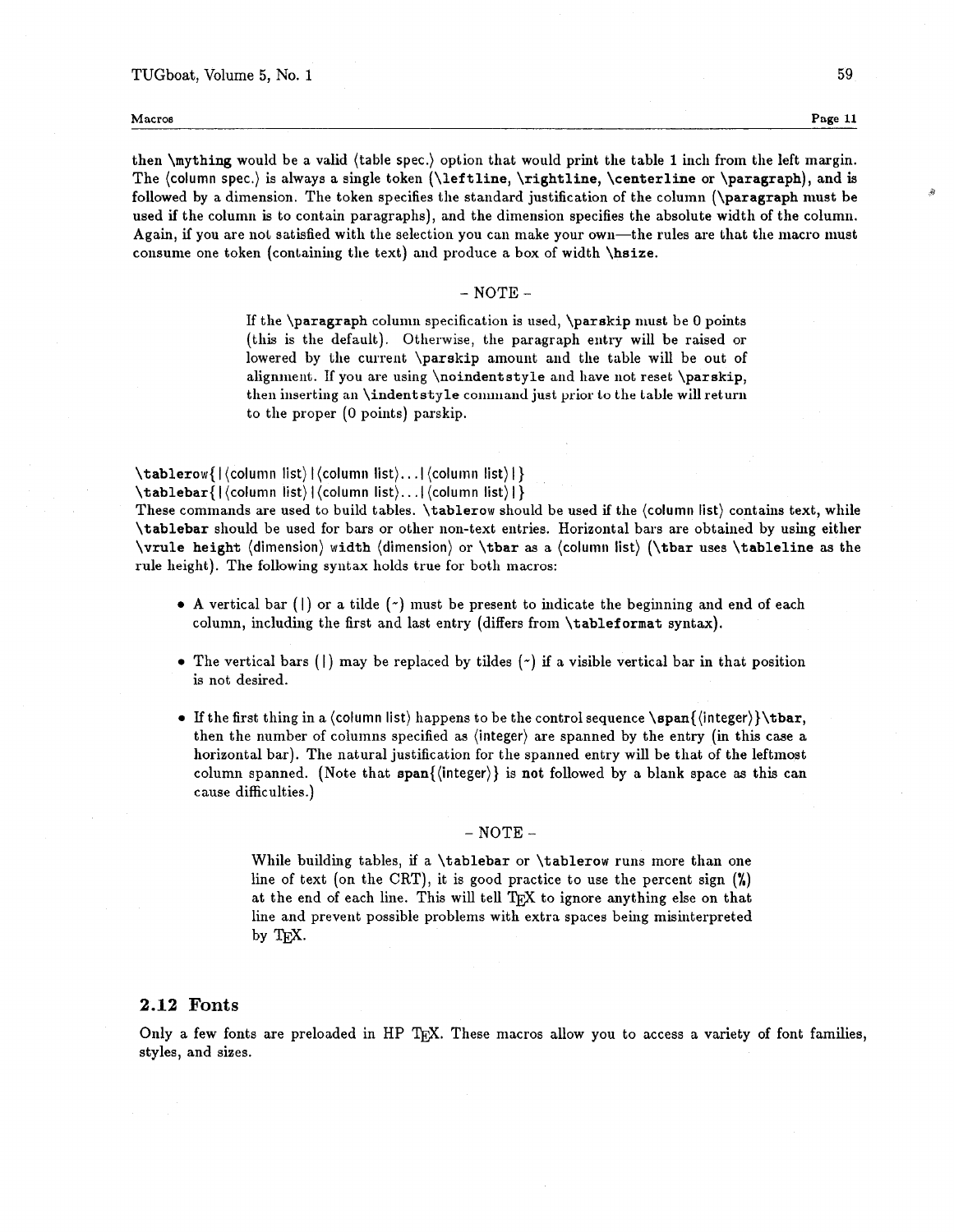# $\forall$  fontdef  $\langle$  (command) = { $\langle$  (library),  $\langle$  font name)}

This command equates a command of your choice with a font (as used in the library). You can use **A** (library)(optional) to specify other than the default font library. This command differs from T<sub>F</sub>X's \font command in that the font won't actually be loaded until the first request (if any).

> **\f** ivepoint \sixpoint \sevenpoint \eightpoint \ninepoint \t enpoint \twelvepoint \fourteenpoint \eighteenpoint \twentyf ourpoint

These commands select the font point size from five to twentyfour. (In Math Mode, these commands only apply to the default font within a font family. If you are using a current family other than \famO, you must make the appropriate font assignments (see Appendix A, "Changing Fonts in HP T<sub>EX</sub>").

\rm \it \bf **\sl**   $\lambda$ sa \tt

These commands select roman style, italic, bold face, slanted, sans serif, and typewriter style.

If the selected font is undefined, the font style is changed to roman. If that new font is still undefined, the size is changed to ten points. Computer Modern ten point roman will always be defined in HP TRX.

### **2.13 Miscellaneous Macros**

#### $\n\cdot\$  (horizontal list)

This macro puts a footnote at the bottom of the current page and inserts a superscript footnote number at the location of the command and the footnote. Footnote numbers are allocated starting with 1 and can be reset by the use of **\resetnotes**. The *(horizontal list)* is the footnote text.

#### \need(dimension)

The result of this macro is that if the page breaking algorithm of TEX determines that the current position would optimally fall within (dimension) of the bottom of the page, the page is broken leaving some empty space at the bottom.

 $-$  NOTE  $-$ 

Since the \need command uses a negative penalty to **encourage** (not **force)**  TEX to break the page, it will not always have the effect you might anticipate. This is especially true if the command is encountered near the top of the current page and the remaining text will not adequately fill the current page.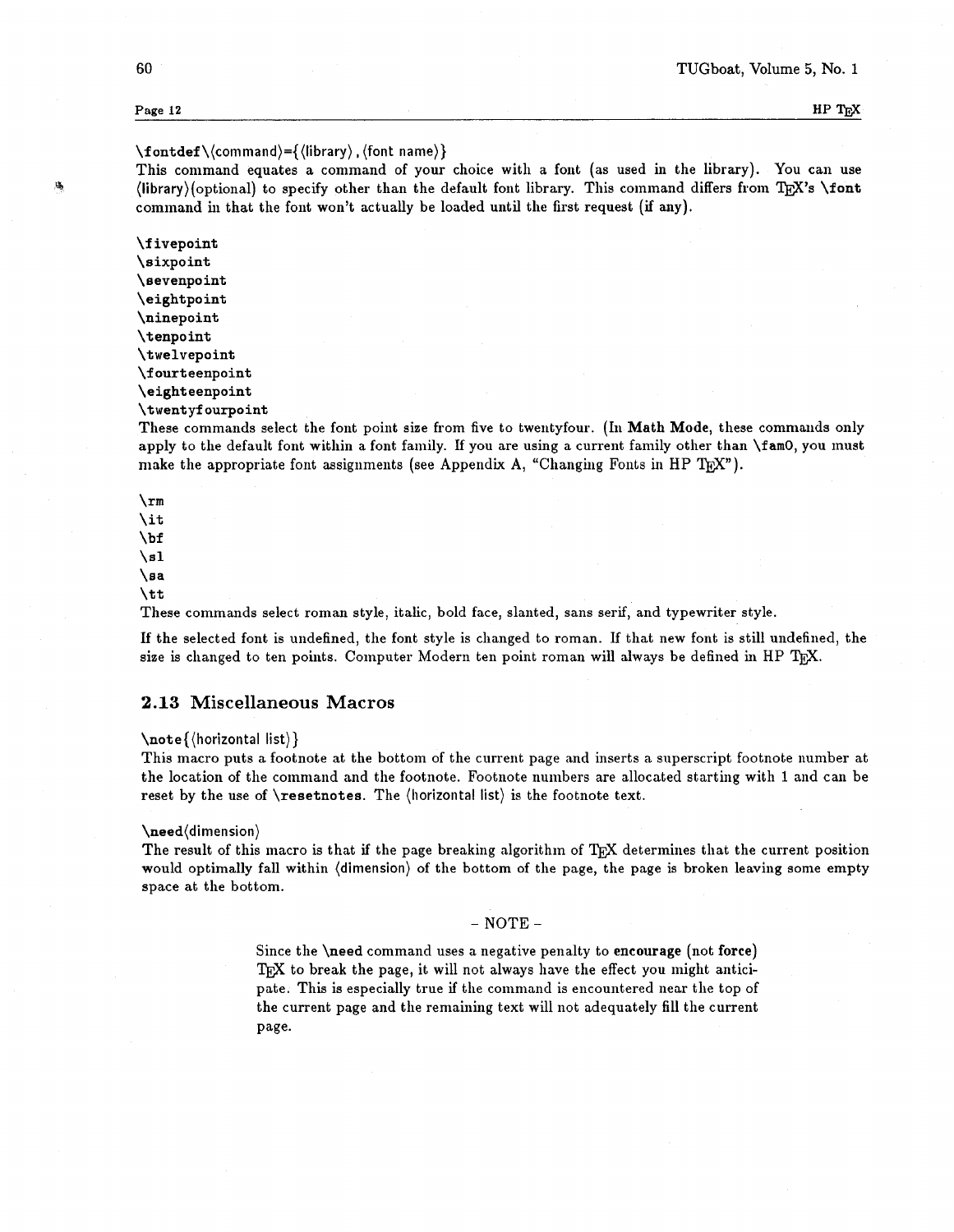#### TUGboat, Volume 5, No. 1

#### **Macros Page 13**

\super{(liorizontal list)) The argument is printed as a superscript.

\sub{(horizontal list)) The argument is printed as a subscript.

#### \lbreak

This macro forces a line break within a paragraph. It inserts "hfil" glue before the break, so the line will **not** be right justified. If you want right justification, use plain  $T\mathbb{R}X$ 's \break command.

\uline{(horizontal list)} This macro causes the argument to be underlined.

#### \mon

This command prints the current month name. For example, if the current month were August, **\mon** would print the letters "August" in the current font.

#### \date

This command prints the current date in the format Month Date, Year. For example, if today's date were 12 December 1984, \date would print the characters 'December 12, 1984" in the current font.

#### \hour

This command prints the current time of day (for example - 4:07 PM)

# **2.14 Block Structure**

Certain local document styles are considered to belong to a "block." (Block structure, as used here, simply refers to a portion of a file that has some common formatting instructions applied to it.)<sup>2</sup>

The current block is defined to be the most recently opened block. Pending blocks are blocks that have been opened but not closed. The HP TEX macros \start and \finish are used to open and close blocks.

Valid (blockname)s pre-loaded in HP TRX include indent, note, warning, verbatim, twocolumns and threecolumns, all of which have been described in this chapter. User defined blocks may be implemented by defining a control sequence, \BEGIN(blockname) and, optionally, another control sequence, \END(blockname).

#### \start {(blockname))

This command determines if a control sequence \BEGIN(blockname) has been defined. If one exists, a new block is opened and the control sequence is invoked. Otherwise, an error message is issued and the command is ignored.

#### **\f** inish{(blockname))

This command is used to close the current block and invoke the control sequence \END(blockname) if one has been defined. If (blockname) matches the current block name, the current block is closed. If not, an appropriate error message is issued and corresponding corrective action is taken. If (blockname) is not valid or there are no pending blocks, the command is ignored. If (blockname) is valid but does not match the current block name, \done commands are inserted until either (blockname) matches the current block name or until all pending blocks are closed.

<sup>&</sup>lt;sup>2</sup> The concept of **grouping**, explained in this manual and in The T<sub>E</sub>Xbook, is basically the same as the "block" structure" referred to here.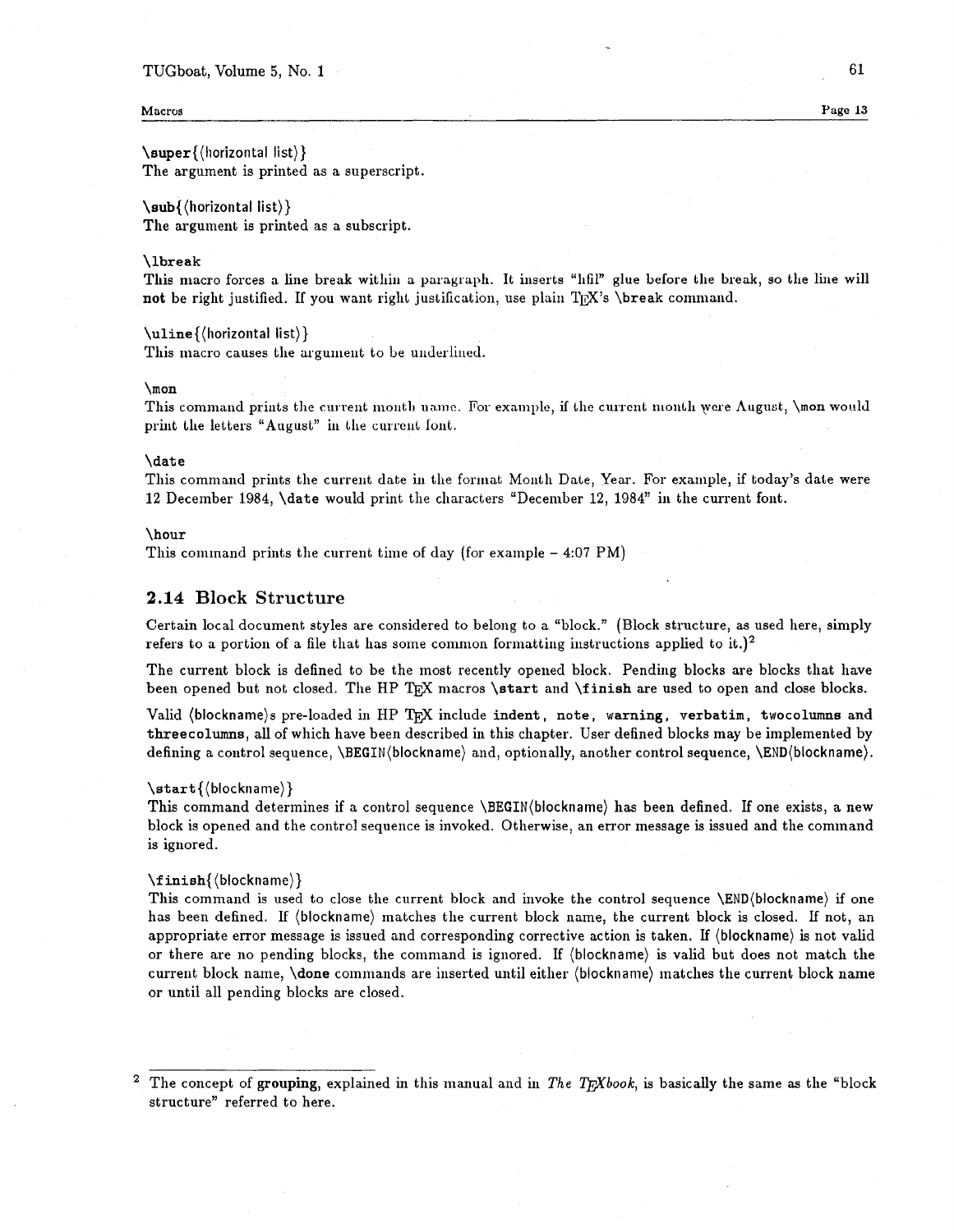# **Page 14 HP Tg**

#### \done

This command closes the current block without any error checking and invokes the control sequence \END(blockname) if one has been defined. A TEX error message will be issued if there are no pending blocks.

Followhg is an sample usage of the \BEGIN and \END cominands in creating user-defined blocks:

#### - EXAMPLE -

This example was created by defining the following block:

\def\BEGINexample{\bigskip\centerline{- EXAMPLE -} \medskip\lef tskip. 75in\rightskip. 75in)

The block was opened using the command:  $\star$   $\star$   $\star$   $\star$   $\star$   $\star$   $\star$ . The optional control sequence \END(blockname) was also used, as follows:

**\def** \ENDexample{\medskip)

The \medskip vertical glue will be iuserted after the block is closed using the command:  $\{ \$ inish $\{ \}$ .

# **3 HP 2688A Control Macros**

These macros are for controlling certain features of the 2688A Laser Printer:

# **3.1 Page Copy Control**

\copies(integer)

This macro assigns the number of copies per page starting with the current page. The copies are uncollated; in other words, if \copies5 occurred on page 3, the output will have five copies of page 3, then five copies of page 4, etc. The control of the number of copies is accomplished through one of TFX's counters. Default is counter number 1. Possible integers and their effect are shown below:

- **<sup>0</sup>**1 to 32,767 will produce the specified number of copies.
- Greater than 32,767 will produce 32,767 copies.
- <sup>0</sup>will produce 1 copy.
- Less than 0 (negative number) no copies (can be used to suppress certain sections of a document, etc.)

The counter can be changed using the following macro.

#### **\selectcopycounter(integer** from 0 to 9)

This is used for changing which counter is used for controlling the number of copies per page (default is 1). This command generally should not be used except by people who are writing their own macros.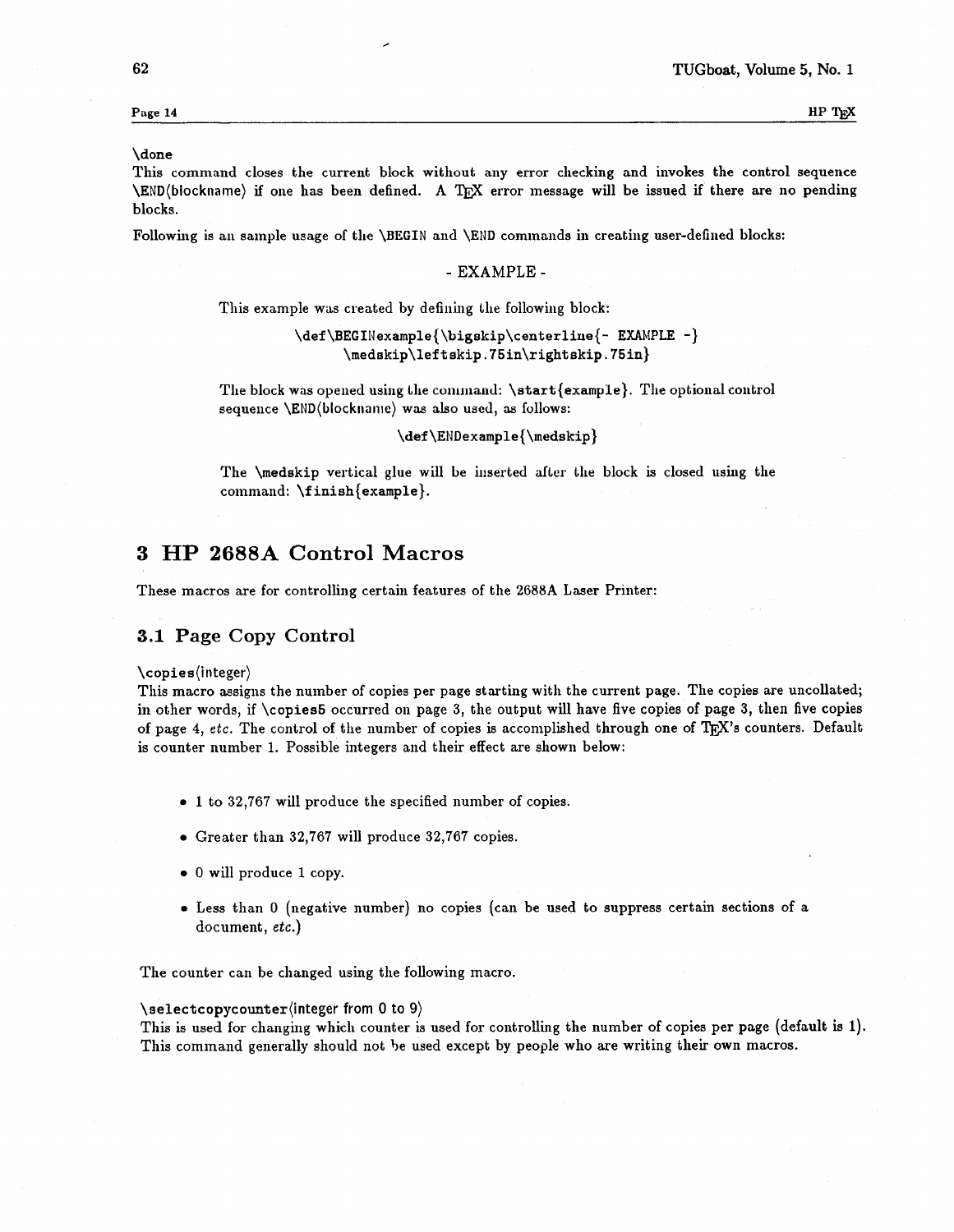# TUGboat, Volume 5, No. 1 **63 63**

# \copieson

# \copiesoff

If the multiple copies feature is being used in a document, these macros can be used to alternate between one copy per page and the number of copies assigned by the \copies macro. The difference between \copiesoff and \copies1 is that when the former is followed with \copieson, the original number of copies is restored, whereas when the latter is followed with  $\c{opieson}$ , there is, of course, no effect.

# **3.2 Logical Page Control**

The Print Server features a concept called "logical paging" which is controlled using the following set of macros. A logical page is a rectangular addressing space on the slieet of paper (referred to as the "physical page"). Logical pages have an orientation (portrait, landscape, reverse portrait or reverse lanscape) and a position on the physical page. Through the operator interface of PS2688A, you may define a list of logical pages that may be written to on any sheet of paper. These logical page specifications may also be stored in a PS2688A input file to avoid typing in the specifications for each job. Using these macros, you can address the logical pages with either of two methods: either by explicitly specifying a logical page for each page of TRX output, or by specifying an ordered list of logical pages and letting the system cycle through the list.

#### $\langle$ lpdef { $\langle$ logical page definition}}

This command defines a logical page size and orientation. The (logical page definition)consists of the logical page number, followed by the left, then the top dimensions (distance from the edges of the physical page), and the logical page orientation (portrait, landscape, rev-portrait or rev-landscape). Orientation may be abbreviated P , L, RP , and RL, respectively, and either upper or lower case cllaracters will work. The edges of the page that would normally be the top and left as viewed from that logical page's orientation are always considered top and left in this context. An example usage follows:

\lpdef {1, 1.5in, 3in, L}

This would cause logical page number 1 to be printed in landscape orientation, with the left edge of the print (as viewed from landscape orientation) beginning 1.5 inches from the edge of the physical page. The "top" (left-hand edge along the paper path) will begin 3 inches from the edge.

The default values for logical pages in HP TpX are: LEFT=1in, TOP=1in.

 $-$  NOTE  $-$ 

The dimension specified as distance from the top edge does not take into account the space needed for headings. If running headings are to be used, the logical page definition should allow extra room for them **when**  specifying "top" dimension. (Footings are also printed "in the margin," so when specifying vsize be sure to leave room for them.)

\lplist{(logical page list))

This command specifies the logical page list to be used whenever logical pages are being used implicitly. Only one such specification is allowed within a document; if more than one exist, all but the last are ignored. This command initializes implied logical paging.

The (logical page list) is a list of integer numbers from 1 to **32** which have been defined using the \lpdef command. Positive number entries will cause a physical page eject prior to initiating the logical page entry. Negative numbers require no such physical page eject. Each entry number should be separated from the next by a comma.

The remainiug commands control explicit logical paging. **Lf** any of these commands occur withiq a page, a page eject is issued and the next page to be printed will be dependent upon the particular command.

**Macros Page 15**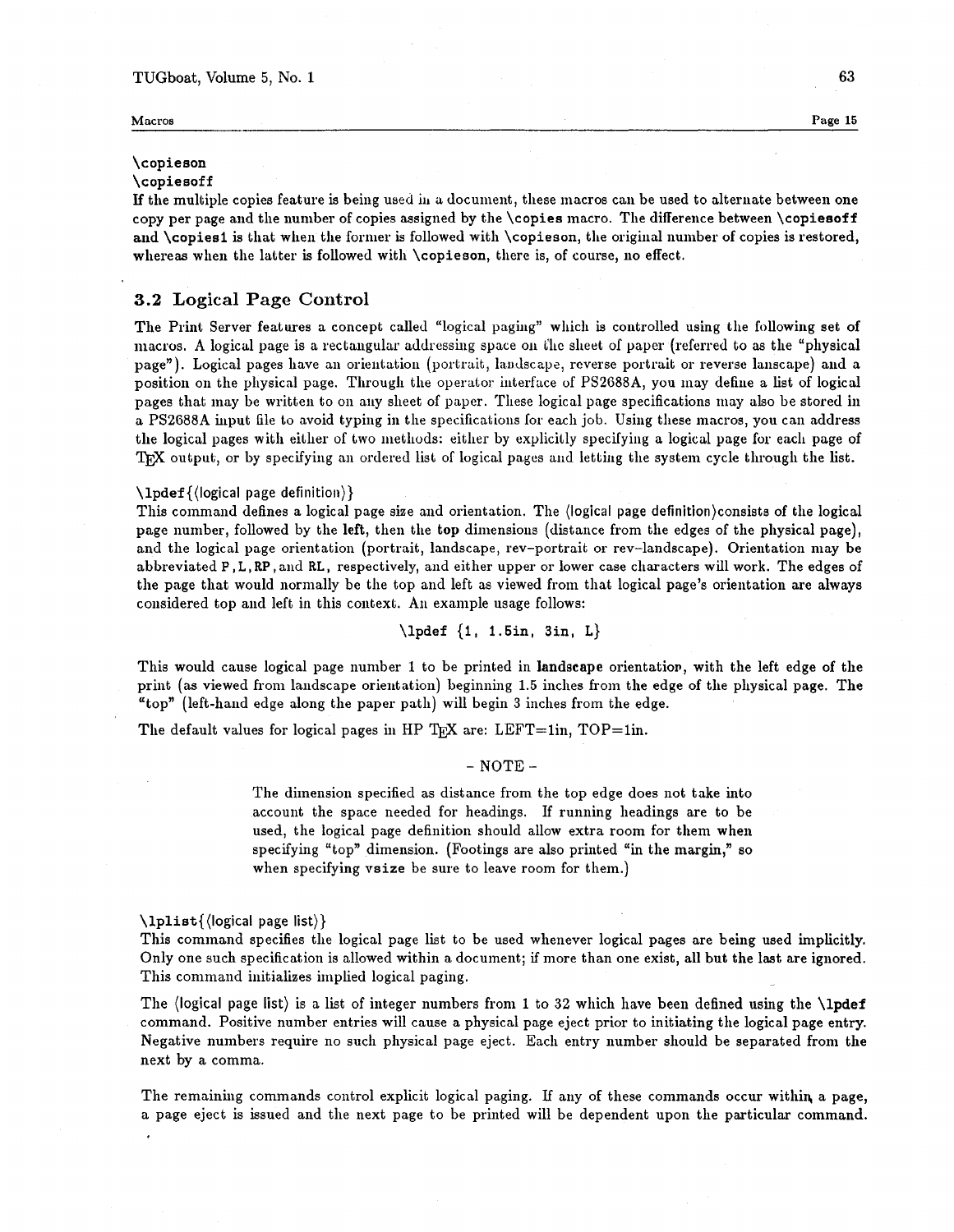If any of these commands occur on the top of a page, the prescribed action will be delayed until the next page break (be it natural or forced by a \newpage, \eject, etc.). For example, suppose the first page of every chapter in a document uses logical page 5, then \ppageto5 \lpresume would eject the current page (assuming it is not empty), issue a physical page eject and begin priqting on page 5. Later, when the page is full, TFX breaks the page and resumes printing according to the logical page list.

#### \lpageto(integer between 1 and 32)

This command causes the next page to be printed on the specified logical page. No physical page eject is implied.

#### \ppageto(integer between 1 and 32)

This command is similar to **\lpageto** but implies a physical page eject prior to printing on the specified logical page.

#### \ lpresume

This command is used after a \ppageto or \lpageto command to resume printing on the current page of the logical page list.

#### \lpreset

This command resets the logical page list and prints on the first page in the list.

#### \lpexit

This command exits the current loop in the logical page list and prints on the next page in the list.

#### $\setminus$ selectlpcounter(integer)

This is used for changing which counter is used for specifying the logical page (default is 2). This macro generally should not be used except by people who are writing their own macros.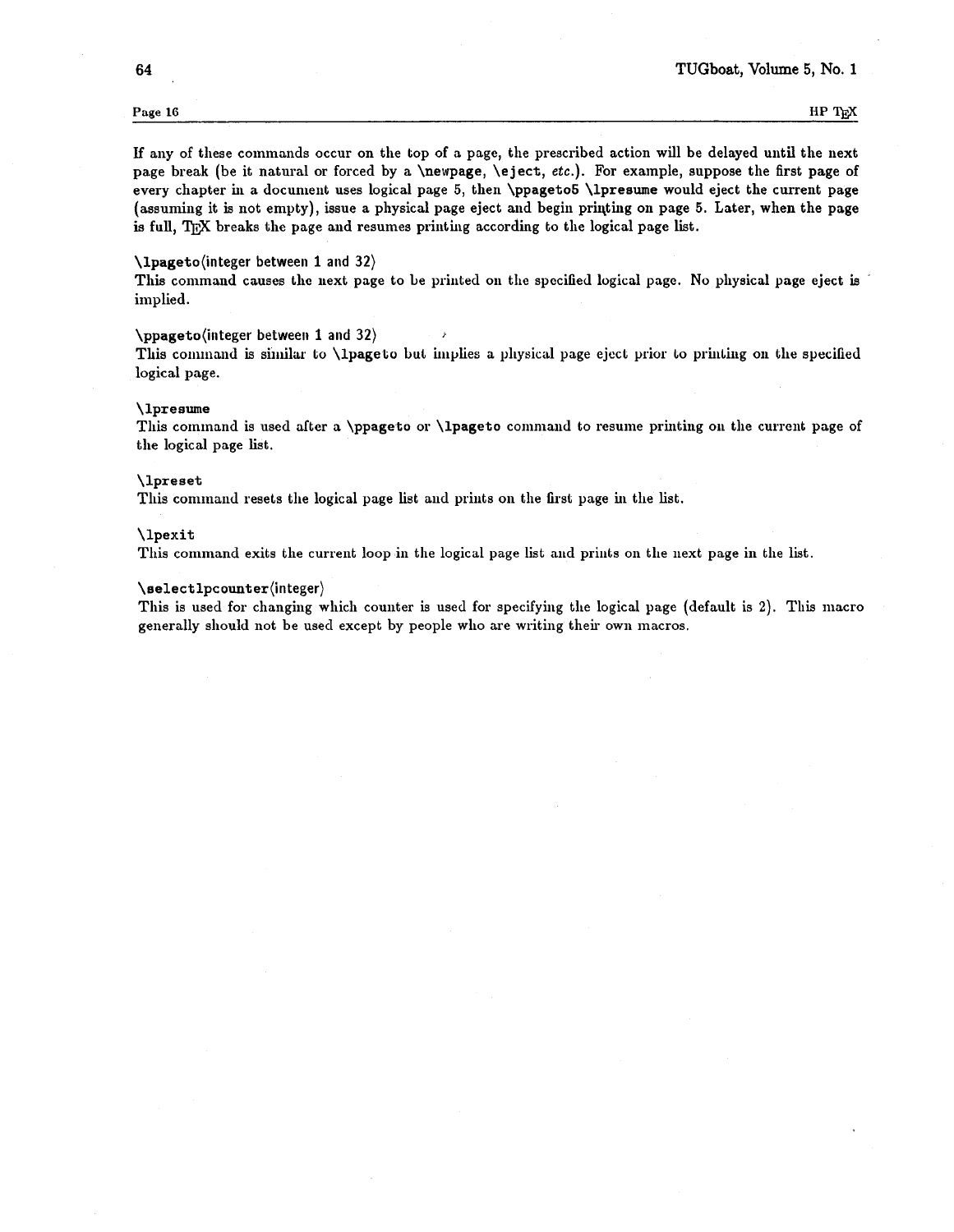**A** Sample Document **Page 17** Page 17

or, maybe just

# **4 Formatting a Sample Document**

In this section we will format a simple document utilizing many of the HP T<sub>E</sub>X macros. For this example, we will accept all the HP T<sub>E</sub>X default values for the various commands.

# **A Sample Document**

Isn't that nice? If we wanted to, we could have easily set that off to the right like this:

Now, how about a textbox? Those are always fun. Or, if we really want to set something off, we could ask TEX to:

| put it inside |  |  |  |  |  |
|---------------|--|--|--|--|--|
| a nice little |  |  |  |  |  |
| centered box, |  |  |  |  |  |

"boxit" - like this.

But say you're really serious about getting someone's attention.

**LOOK!**  You can use the "Warning" command, like we did here.

Now, let's use the extraordinary capabilities of TFX to generate a mathematical formula:

$$
\hat{n}_2(s) = \frac{1}{\alpha_2} \left[ \left( \frac{\partial C_2}{\partial x} \right)_{x=0} + \frac{k_1 \hat{n}_1}{D_1} \right]
$$

| Next, we'll create a table to show the dimensional units available in TFX: |                 |          |          |                    |          |  |
|----------------------------------------------------------------------------|-----------------|----------|----------|--------------------|----------|--|
| T <sub>F</sub> X UNIT                                                      | DESCRIPTION     | PER INCH | TFX UNIT | <b>DESCRIPTION</b> | PER INCH |  |
| in                                                                         | inch            |          | mm       | millimeter         | 25.4     |  |
| cm                                                                         | centimeter      | 2.54     | dd       | Didot point        | 67.54    |  |
| pt                                                                         | printer's point | 72.27    | bp       | big point          | 72       |  |
| DС                                                                         | pica            | 6.02     |          |                    |          |  |

Itemized lists are very useful:

1. For listing things.

**2.** For making a series of points.

a. You can even use subitems.

Now, look at the next page to see exactly how this sample document **was** formatted.

**A Sample Document**